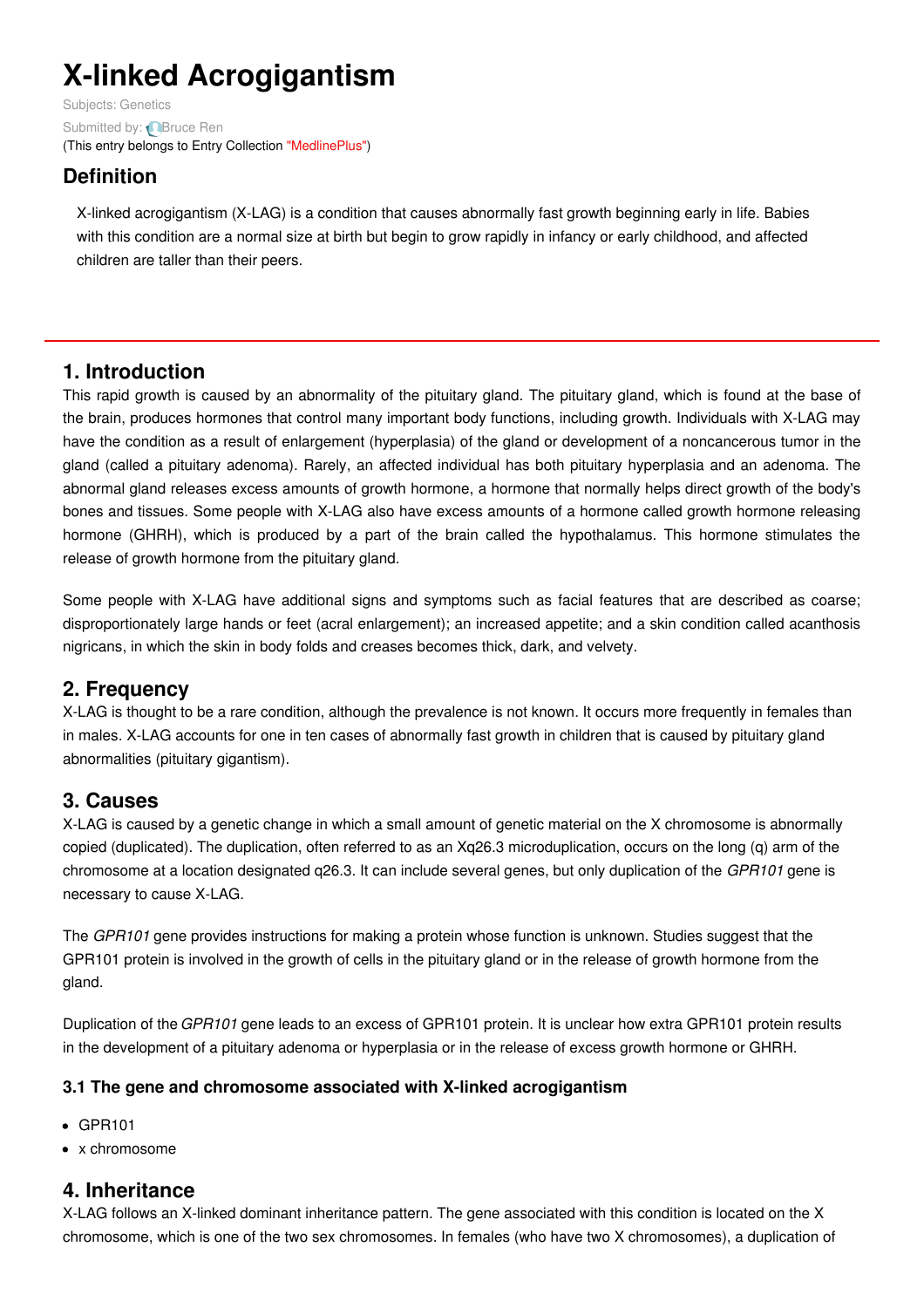one of the two copies of the *GPR101* gene in each cell is sufficient to cause the disorder. In males (who have only one X chromosome), a duplication of the only copy of the gene in each cell causes the disorder. A characteristic of X-linked inheritance is that fathers cannot pass X-linked traits to their sons.

In females, the condition results from new (de novo) duplications involving the*GPR101* gene that occur during the formation of a parent's reproductive cells (eggs or sperm). The duplication is found in all of the cells in the affected person's body.

In males, the condition often results from somatic mosaicism, in which some of an affected person's cells have the duplication and others do not. The genetic changes, which are called somatic mutations, arise randomly in one cell during embryonic development. As cells continue to divide, only cells arising from the first abnormal cell will have the mutation. Other affected males inherit the duplication from their affected mother, and it is found in all the body's cells.

# **5. Other Names for This Condition**

- chromosome Xq26 microduplication syndrome
- chromosome Xq26.3 duplication syndrome
- X-LAG
- X-linked acrogigantism syndrome
- XLAG

### **References**

- 1. Beckers A, Lodish MB, Trivellin G, Rostomyan L, Lee M, Faucz FR, Yuan B,Choong CS, Caberg JH, Verrua E, Naves LA, Cheetham TD, Young J, Lysy PA,Petrossians P, Cotterill A, Shah NS, Metzger D, Castermans E, Ambrosio MR, Villa C, Strebkova N, Mazerkina N, Gaillard S, Barra GB, Casulari LA, Neggers SJ,Salvatori R, Jaffrain-Rea ML, Zacharin M, Santamaria BL, Zacharieva S, Lim EM,Mantovani G, Zatelli MC, Collins MT, Bonneville JF, Quezado M, Chittiboina P,Oldfield EH, Bours V, Liu P, W de Herder W, Pellegata N, Lupski JR, Daly AF,Stratakis CA. X-linked acrogigantism syndrome: clinical profile and therapeuticresponses. Endocr Relat Cancer. 2015 Jun;22(3):353-67. doi: 10.1530/ERC-15-0038.
- 2. Daly AF, Lysy PA, Desfilles C, Rostomyan L, Mohamed A, Caberg JH, Raverot V,Castermans E, Marbaix E, Maiter D, Brunelle C, Trivellin G, Stratakis CA, BoursV, Raftopoulos C, Beauloye V, Barlier A, Beckers A. GHRH excess and blockade inX-LAG syndrome. Endocr Relat Cancer. 2016 Mar;23(3):161-70. doi:10.1530/ERC-15-0478.
- 3. Daly AF, Yuan B, Fina F, Caberg JH, Trivellin G, Rostomyan L, de Herder WW,Naves LA, Metzger D, Cuny T, Rabl W, Shah N, Jaffrain-Rea ML, Zatelli MC, FauczFR, Castermans E, Nanni-Metellus I, Lodish M, Muhammad A, Palmeira L, Potorac I, Mantovani G, Neggers SJ, Klein M, Barlier A, Liu P, Ouafik L, Bours V, Lupski JR,Stratakis CA, Beckers A. Somatic mosaicism underlies X-linked acrogigantismsyndrome in sporadic male subjects. Endocr Relat Cancer. 2016 Apr;23(4):221-33.doi: 10.1530/ERC-16-0082.
- 4. Iacovazzo D, Caswell R, Bunce B, Jose S, Yuan B, Hernández-Ramírez LC, KapurS, Caimari F, Evanson J, Ferraù F, Dang MN, Gabrovska P, Larkin SJ, Ansorge O,Rodd C, Vance ML, Ramírez-Renteria C, Mercado M, Goldstone AP, Buchfelder M,Burren CP, Gurlek A, Dutta P, Choong CS, Cheetham T, Trivellin G, Stratakis CA,Lopes MB, Grossman AB, Trouillas J, Lupski JR, Ellard S, Sampson JR, Roncaroli F,Korbonits M. Germline or somatic GPR101 duplication leads to X-linkedacrogigantism: a clinico-pathological and genetic study. Acta Neuropathol Commun.2016 Jun 1;4(1):56. doi: 10.1186/s40478-016-0328-1.
- 5. Rodd C, Millette M, Iacovazzo D, Stiles CE, Barry S, Evanson J, Albrecht S,Caswell R, Bunce B, Jose S, Trouillas J, Roncaroli F, Sampson J, Ellard S,Korbonits M. Somatic GPR101 Duplication Causing X-Linked Acrogigantism(XLAG)-Diagnosis and Management. J Clin Endocrinol Metab. 2016May;101(5):1927-30. doi: 10.1210/jc.2015-4366.
- 6. Rostomyan L, Daly AF, Petrossians P, Nachev E, Lila AR, Lecoq AL, LecumberriB, Trivellin G, Salvatori R, Moraitis AG, Holdaway I, Kranenburg-van Klaveren DJ,Chiara Zatelli M, Palacios N, Nozieres C, Zacharin M, Ebeling T, Ojaniemi M,Rozhinskaya L, Verrua E, Jaffrain-Rea ML, Filipponi S, Gusakova D, Pronin V,Bertherat J, Belaya Z, Ilovayskaya I, Sahnoun-Fathallah M, Sievers C, Stalla GK, Castermans E, Caberg JH, Sorkina E, Auriemma RS, Mittal S, Kareva M, Lysy PA, EmyP, De Menis E, Choong CS, Mantovani G, Bours V, De Herder W, Brue T, Barlier A,Neggers SJ, Zacharieva S, Chanson P, Shah NS, Stratakis CA, Naves LA, Beckers A. Clinical and genetic characterization of pituitary gigantism: an internationalcollaborative study in 208 patients. Endocr Relat Cancer. 2015 Oct;22(5):745-57. doi: 10.1530/ERC-15-0320.
- 7. Trivellin G, Bjelobaba I, Daly AF, Larco DO, Palmeira L, Faucz FR, Thiry A,Leal LF, Rostomyan L, Quezado M, Schernthaner-Reiter MH, Janjic MM, Villa C, WuTJ, Stojilkovic SS, Beckers A, Feldman B, Stratakis CA. Characterization ofGPR101 transcript structure and expression patterns. J Mol Endocrinol. 2016Aug;57(2):97-111. doi: 10.1530/JME-16-0045.
- 8. Trivellin G, Daly AF, Faucz FR, Yuan B, Rostomyan L, Larco DO,Schernthaner-Reiter MH, Szarek E, Leal LF, Caberg JH, Castermans E, Villa C,Dimopoulos A, Chittiboina P, Xekouki P, Shah N, Metzger D, Lysy PA, Ferrante E,Strebkova N, Mazerkina N, Zatelli MC, Lodish M, Horvath A, de Alexandre RB,Manning AD, Levy I, Keil MF, Sierra Mde L, Palmeira L, Coppieters W, Georges M,Naves LA,